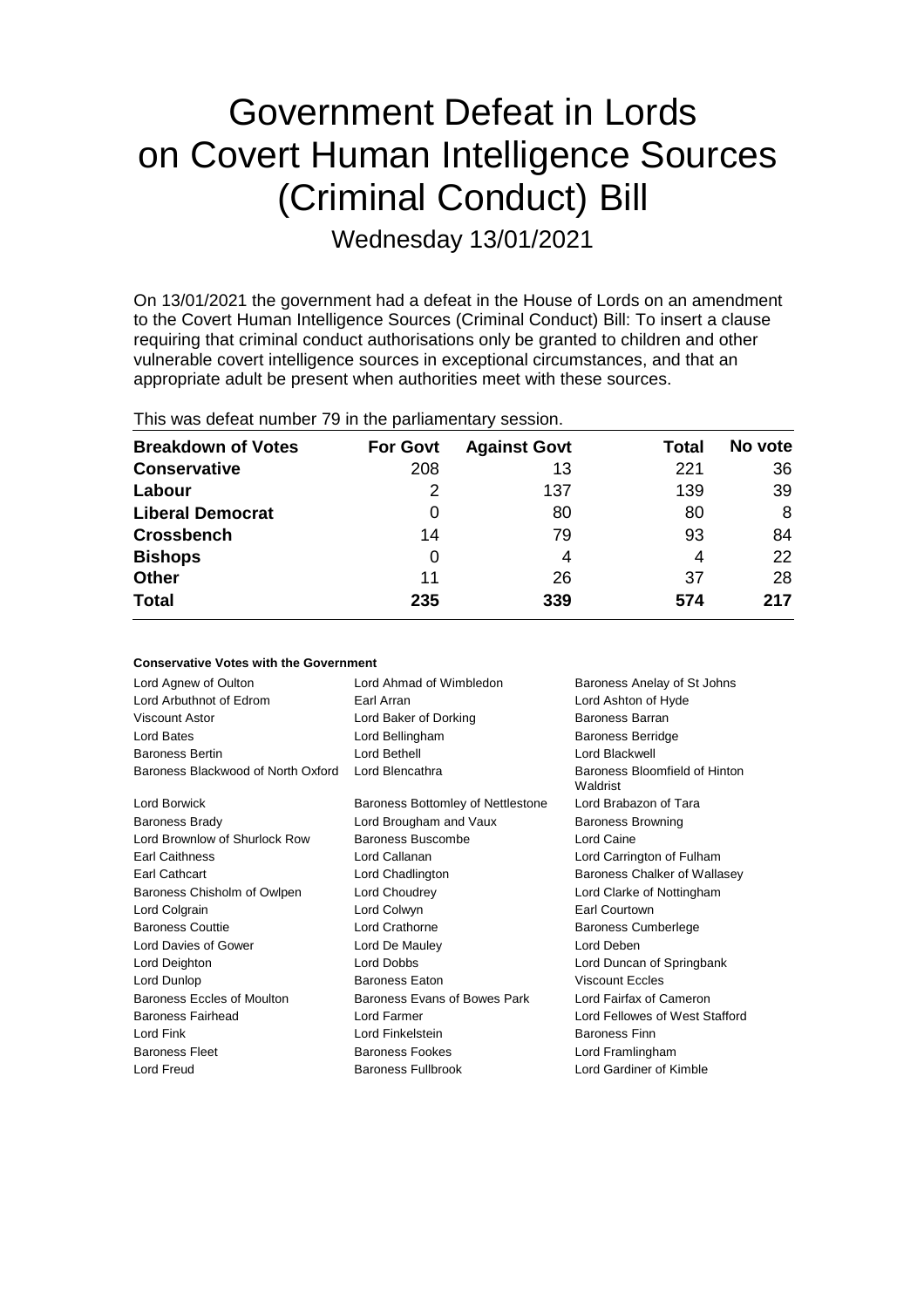Lord Wolfson of Tredegar **Baroness Wyld Baroness Wyld** Lord Young of Graffham Viscount Younger of Leckie

Baroness Gardner of Parkes Lord Geddes Lord General Lord General Lord General Lord General Lord Goldsmith Lord Goodlad Lord Grade of Yarmouth Lord Greenhalgh Lord Griffiths of Fforestfach Lord Grimstone of Boscobel Lord Hague of Richmond Viscount Hailsham Lord Hamilton of Epsom Lord Hammond of Runnymede Lord Harris of Peckham Lord Haselhurst Lord Hayward Baroness Helic Lord Henley Lord Herbert of South Downs Lord Hill of Oareford Baroness Hodgson of Abinger Lord Holmes of Richmond Baroness Hooper Lord Horam Lord Howard of Rising Lord Howard of Lympne **Earl Howe Earl Howell Communist Communist** Lord Howell of Guildford Lord Hunt of Wirral **Lord James of Blackheath** Baroness Jenkin of Kennington Lord Johnson of Marylebone Lord Jopling Lord Keen of Elie Lord King of Bridgwater Lord Kirkham Lord Lamont of Lerwick Lord Lang of Monkton Lord Lansley Lord Leigh of Hurley Lord Lexden **Lord Lindsay** Lord Lilley **Communication** Lord Lilley **Earl Lindsay** Lord Lingfield **Lord Livingston of Parkhead** Marquess of Lothian Lord Mackay of Clashfern **Lord Mancroft Baroness Manzoor** Baroness Manzoor Lord Marland Lord Marlesford Lord McColl of Dulwich Baroness McGregor-Smith Lord McInnes of Kilwinning Lord McLoughlin Lord Mendoza **Baroness Meyer** Baroness Meyer Baroness Mobarik Baroness Mone Duke of Montrose Baroness Morgan of Cotes Baroness Morris of Bolton Baroness Morrissey Carolic Lord Moylan Lord Moynihan Lord Naseby Lord Nash Baroness Noakes Lord Norton of Louth Lord O'Shaughnessy Lord Parkinson of Whitley Bay Lord Patten **Baroness Penn** Lord Pickles **Baroness Pidding** Lord Popat Lord Porter of Spalding Lord Price Lord Rana Lord Ranger **Baroness Rawlings** Lord Reay Baroness Redfern Lord Renfrew of Kaimsthorn Lord Ribeiro Viscount Ridley Lord Risby Lord Robathan Baroness Rock Lord Rose of Monewden Lord Rotherwick Lord Saatchi **Baroness Sanderson of Welton** Lord Sarfraz Baroness Sater **Baroness Scott of Bybrook** Baroness Seccombe Lord Selkirk of Douglas Baroness Shackleton of Belgravia Lord Sharpe of Epsom Lord Sheikh Baroness Shephard of Northwold Lord Sherbourne of Didsbury Baroness Shields **Earl Shrewsbury** Earl Shrewsbury **Lord Smith of Hindhead** Lord Spencer of Alresford Baroness Stedman-Scott Lord Sterling of Plaistow Lord Stewart of Dirleton **Baroness Stroud** Baroness Sugg Lord Suri Lord Swinfen Lord Taylor of Holbeach Lord Tebbit Lord Trefgarne Viscount Trenchard Lord Trimble Lord True Lord Tugendhat Viscount Ullswater Lord Vaizey of Didcot Baroness Vere of Norbiton Baroness Verma Lord Vinson Lord Wakeham Lord Waldegrave of North Hill Lord Wasserman Lord Wei Lord Whitby Lord Willetts Baroness Williams of Trafford

Lord Gold Baroness Goldie Lord Goldsmith of Richmond Park Baroness Neville-Jones **Baroness Neville-Rolfe** Baroness Nicholson of Winterbourne

## **Conservative Votes against the Government**

Baroness Altmann Lord Bourne of Aberystwyth Lord Cormack Baroness Fall Lord Garnier Lord Hodgson of Astley Abbotts Lord Kirkhope of Harrogate Earl Liverpool Lord Lucas Baroness McIntosh of Pickering Lord Randall of Uxbridge Baroness Warsi Lord Young of Cookham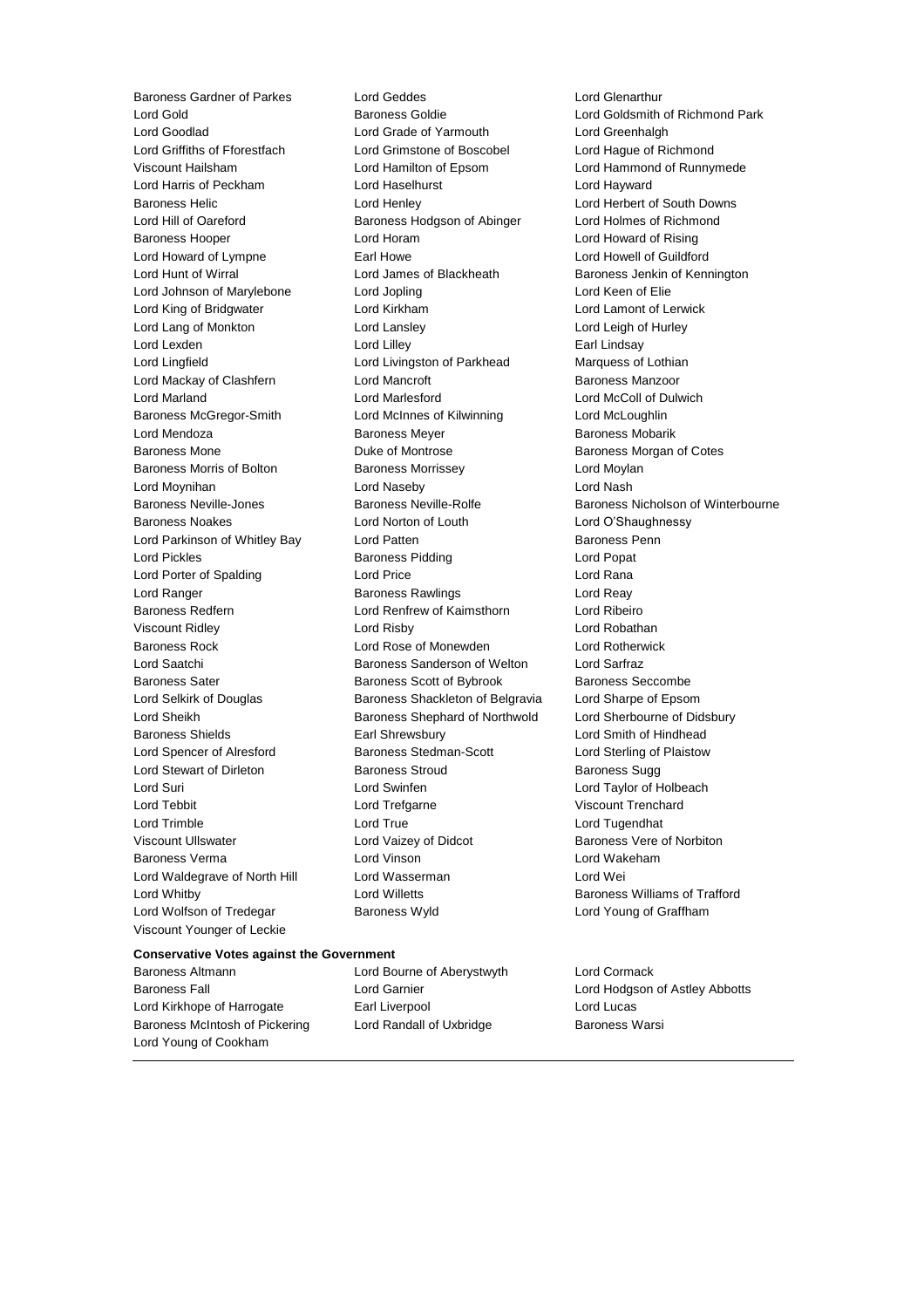**Labour Votes with the Government**<br>Lord Rooker

Lord West of Spithead

**Labour Votes against the Government** Lord Anderson of Swansea Baroness Armstrong of Hill Top Lord Bach Lord Bassam of Brighton **Lord Berkeley Communist Baroness Billingham** Baroness Blower Lord Blunkett Lord Boateng Lord Bradley **Lord Bragg Community** Lord Bragg Baroness Bryan of Partick Lord Campbell-Savours **Lord Carter of Coles** Baroness Chakrabarti Viscount Chandos **Lord Clark of Windermere** Baroness Clark of Kilwinning Baroness Cohen of Pimlico **Lord Collins of Highbury** Baroness Corston Baroness Crawley Lord Cunningham of Felling Lord Davidson of Glen Clova Lord Davies of Brixton Lord Davies of Oldham Lord Davies of Stamford Baroness Donaghy Lord Donoughue Baroness Drake Lord Dubs **Lord Eatwell** Lord Eatwell **Lord Elder** Lord Falconer of Thoroton Lord Filkin Lord Foulkes of Cumnock Baroness Gale Lord Giddens Lord Glasman Baroness Golding Lord Goldsmith Baroness Goudie Lord Grantchester Lord Griffiths of Burry Port Lord Grocott Viscount Hanworth Lord Harris of Haringey Lord Haskel Lord Haughey Lord Haworth Baroness Hayman of Ullock Baroness Hayter of Kentish Town Baroness Healy of Primrose Hill Lord Hendy Baroness Henig **Baroness Hilton of Eggardon** Lord Hollick Lord Howarth of Newport Lord Hoyle Lord Hunt of Kings Heath Lord Hutton of Furness Baroness Jay of Paddington Lord Jones Baroness Jones of Whitchurch Lord Jordan Lord Judd Lord Kestenbaum Baroness Kingsmill Lord Knight of Weymouth Baroness Lawrence of Clarendon Lord Layard Lord Lennie Lord Levy Baroness Liddell of Coatdyke Lord Liddle Lord Lipsey Baroness Lister of Burtersett Lord MacKenzie of Culkein Baroness Mallalieu Lord Mandelson Baroness Massey of Darwen Lord Maxton Lord McAvoy Lord McConnell of Glenscorrodale Baroness McDonagh Baroness McIntosh of Hudnall Lord McKenzie of Luton Lord McNicol of West Kilbride **Lord Monks Baroness Morgan of Huyton** Baroness Morris of Yardley Lord Morris of Aberavon Lord Murphy of Torfaen Baroness Nye Baroness Osamor Lord Parekh Lord Pendry **Baroness Pitkeathley Lord Ponsonby of Shulbrede** Lord Ponsonby of Shulbrede Lord Prescott **Baroness Primarolo** Lord Puttnam Baroness Ramsay of Cartvale Baroness Rebuck Lord Reid of Cardowan Lord Robertson of Port Ellen Lord Rosser Lord Rowlands Baroness Royall of Blaisdon **Lord Sawyer Baroness Sherlock Baroness** Sherlock Lord Sikka Viscount Simon Baroness Smith of Gilmorehill Baroness Smith of Basildon Lord Snape Lord Soley Lord Stevenson of Balmacara Baroness Taylor of Bolton Baroness Thornton Lord Touhig Lord Triesman Lord Tunnicliffe Lord Turnberg **Baroness Warwick of Undercliffe** Lord Watson of Invergowrie Lord Watts Baroness Wheeler Baroness Whitaker Baroness Wilcox of Newport Lord Winston Lord Wood of Anfield Lord Woodley **Baroness Young of Old Scone** 

Baroness Amos

## **Liberal Democrat Votes with the Government**

| Liberal Democrat Votes against the |
|------------------------------------|
| Lord Addington                     |
| Baroness Bakewell of Hardington    |
| Mandeville                         |

**Government** Lord Alderdice **Lord Allan of Hallam** Baroness Barker **Lord Beith**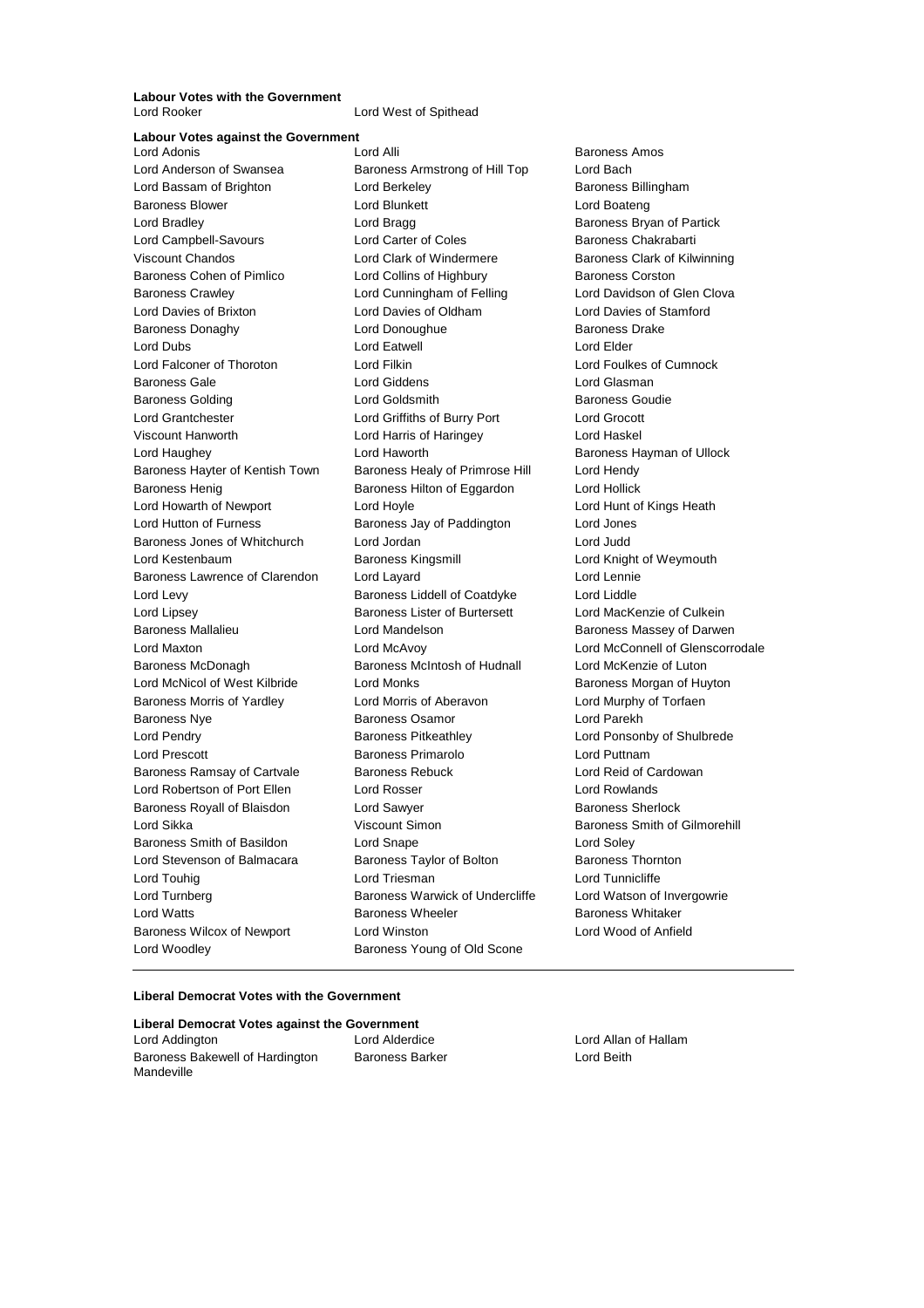Lord Burnett Baroness Burt of Solihull Lord Chidgey Lord Clement-Jones **Lord Dholakia Lord Dholakia** Baroness Doocey Baroness Featherstone Lord Foster of Bath Lord Fox Baroness Garden of Frognal Lord German Lord Goddard of Stockport Lord Greaves Baroness Grender Baroness Hamwee Baroness Harris of Richmond Baroness Humphreys Lord Hussain Baroness Hussein-Ece **Baroness Janke** Baroness Jolly Lord Jones of Cheltenham Baroness Kramer Lord Lee of Trafford Baroness Ludford Lord Marks of Henley-on-Thames Lord McNally Baroness Miller of Chilthorne Domer Lord Newby **Baroness Northover** Baroness Northover Lord Oates Lord Paddick Lord Palmer of Childs Hill Baroness Parminter Baroness Pinnock Lord Purvis of Tweed Baroness Randerson Lord Razzall Lord Redesdale Lord Rennard Lord Roberts of Llandudno Baroness Scott of Needham Market Lord Scriven Lord Sharkey Baroness Sheehan Lord Shipley **Baroness Smith of Newnham** Lord Stephen Lord Stoneham of Droxford Lord Storey Lord Strasburger Lord Stunell Baroness Suttie Lord Taverne Lord Taylor of Goss Moor **Lord Teverson Baroness Thomas of Winchester** Lord Thomas of Gresford **Baroness Thornhill** Viscount Thurso Lord Tope **Baroness Tyler of Enfield** Lord Tyler Lord Verjee **Lord Wallace of Saltaire** Baroness Walmsley Lord Willis of Knaresborough Lord Wrigglesworth

Baroness Benjamin Baroness Bonham-Carter of Yarnbury Baroness Bowles of Berkhamsted<br>Lord Bradshaw Baroness Brinton Lord Bruce of Bennachie Lord Bradshaw Baroness Brinton Lord Bruce of Bennachie

## **Crossbench Votes with the Government**

Lord Brown of Eaton-under-Heywood Lord Cameron of Dillington Lord Carlile of Berriew Lord Carrington Lord Chartres Earl Cork and Orrery Earl Erroll Lord Grabiner Lord Green of Deddington Baroness Meacher Lord Powell of Bayswater Lord Smith of Kelvin Lord Thurlow **Viscount Waverley** 

## **Crossbench Votes against the Government**

Lord Anderson of Ipswich Lord Berkeley of Knighton Lord Best Baroness Boothroyd Baroness Boycott Lord Broers Viscount Brookeborough Baroness Brown of Cambridge Baroness Bull Lord Butler of Brockwell **Lord Carey of Clifton** Baroness Cavendish Little Venice Earl Clancarty Baroness Clark of Calton Viscount Colville of Culross Baroness Coussins **Baroness Cox Constant Constant Lord Craig of Radley** Viscount Craigavon Lord Crisp Lord Cromwell Lord Curry of Kirkharle **Baroness Deech** Baroness Deech Baroness D'Souza Baroness Falkner of Margravine Lord Field of Birkenhead Baroness Finlay of Llandaff Lord Freyberg Lord Geidt Baroness Greengross Lord Greenway Baroness Grey-Thompson Lord Hannay of Chiswick Baroness Hayman Baroness Hollins Lord Hope of Craighead Lord Janvrin Lord Jay of Ewelme Lord Judge Lord Kakkar Lord Kerslake Baroness Kidron Lord Laming Baroness Lane-Fox of Soho Earl Lytton Lord Macdonald of River Glaven Lord Macpherson of Earl's Court Lord Mair Baroness Masham of Ilton **Lord Mawson Baroness Murphy** Baroness Neuberger **Baroness O'Loan** Baroness O'Loan Baroness O'Neill of Bengarve Lord Pannick Lord Patel Lord Phillips of Worth Matravers Baroness Prashar Lord Ravensdale Lord Rees of Ludlow Lord Ricketts Lord Rowe-Beddoe Lord Russell of Liverpool

Lord Aberdare Lord Adebowale Lord Alton of Liverpool